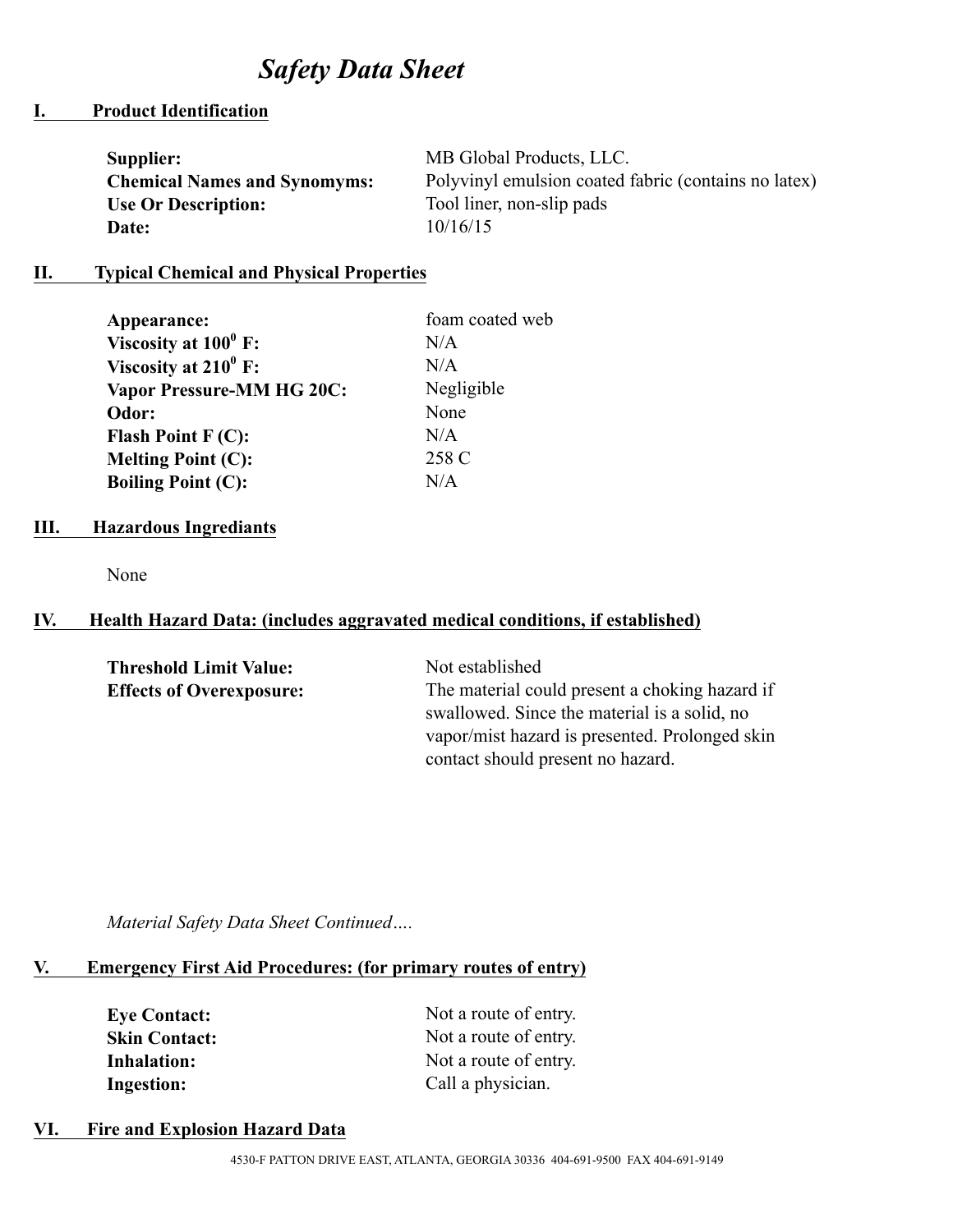|       | <b>Flash Point:</b><br><b>Flammable Limits:</b><br><b>Extinguishing Media:</b><br><b>Special Fire Fighting Procedures:</b><br><b>Unusual Fire &amp; Explosion Hazards:</b> | None<br>N/A<br>Water<br>None<br>None                                                                                           |
|-------|----------------------------------------------------------------------------------------------------------------------------------------------------------------------------|--------------------------------------------------------------------------------------------------------------------------------|
| VII.  | <b>Reactivity Data</b>                                                                                                                                                     |                                                                                                                                |
|       | <b>Stability (Thermal, light, etc.):</b><br><b>Incompatibility (Materials to avoid):</b><br><b>Hazards Decomposition Products:</b>                                         | No hazards<br>strong oxidizing agents<br>may give off CO and CO2 when burned, small amts of<br>aliphatic/aromatic hydrocarbons |
|       | <b>Hazardous Polymerization:</b>                                                                                                                                           | N/A                                                                                                                            |
| VIII. | <b>Spill or Leak Procedure</b>                                                                                                                                             |                                                                                                                                |
|       | <b>Environmental Impact:</b>                                                                                                                                               | None. Need not be reported if involved in a<br>spill. Damaged material may be disposed of<br>in a common landfill.             |
|       | If Material is Released or Spilled:                                                                                                                                        | Pick up and dispose of properly.                                                                                               |

*Material Safety Data Sheet Continued….*

# **IX. Special Protection Information**

| <b>Eye Protection:</b>         | None needed. |
|--------------------------------|--------------|
| <b>Skin Protection:</b>        | None needed. |
| <b>Respiratory Protection:</b> | None needed. |
| <b>Ventilation:</b>            | None needed. |

# **X. Special Precautions**

| Handling:       | Though the fabric "breathes", it is recommended that it<br>be kept from small children to prevent entanglement.<br>Also, precautions should be taken to prevent children<br>from chewing on the fabric to prevent choking or<br>excessive ingestion of the non-slip coating. |
|-----------------|------------------------------------------------------------------------------------------------------------------------------------------------------------------------------------------------------------------------------------------------------------------------------|
| <b>Storage:</b> | No specific storage requirements.                                                                                                                                                                                                                                            |